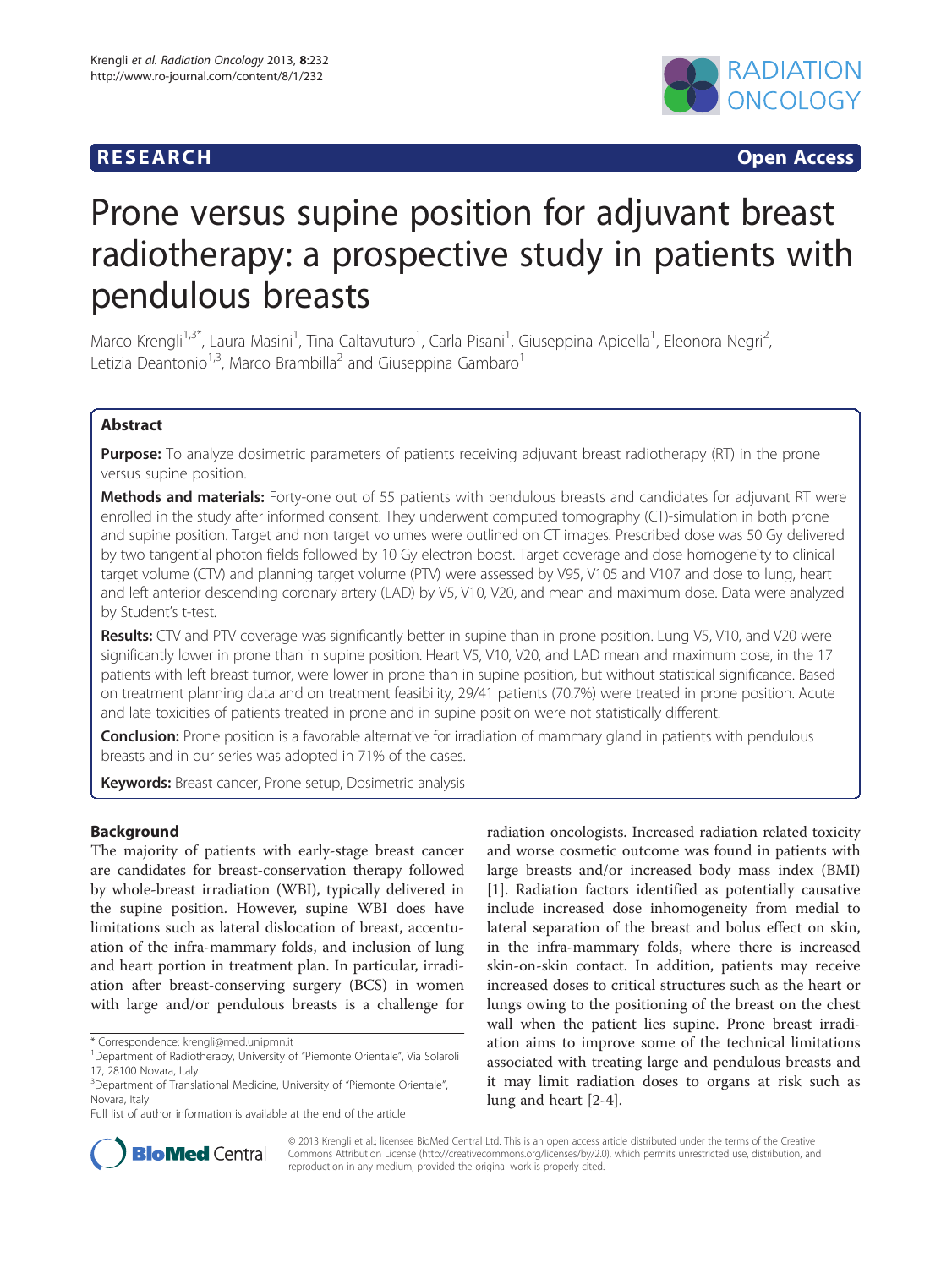Our institution developed a method for delivering breast three dimensional conformal radiotherapy (3D-CRT) in the prone position to address the technical challenges associated with irradiation of large and pendulous breasts. The goal of this study is to compare dosimetric parameters in prone versus supine position in a cohort of women with pendulous breasts receiving WBI with two tangential fields after conservative surgery.

## **Methods**

Fifty-five consecutive patients presenting with pendulous breasts were selected for this prospective study after BCS at our institution. Selection of patients was based on the presence of the typical infra-mammary fold in supine position and on the technical feasibility of the simulation procedure considering the gantry diameter of 70 cm of the helical computed tomography (CT)-scan (Prospeed, General Electric, Milwaukee, USA). The indication of regional node irradiation was an exclusion criteria. The informed consent was obtained in all cases.

CT simulation was performed in both prone and supine position with contiguous slices of 5 mm thickness covering the entire thoracic region from the apex of the lung to the diaphragm. In the prone setup, the patient was positioned on the breast board Clear Vue™ (Orbital Therapy, Bedford, USA) with both arms above the head and the hands holding a handlebar to reduce body rotation. The contralateral breast was lifted away from the treated breast and placed on the top of the mattress. The head was turned away from the treated side. At the time of CT simulation, a posterior-anterior setup point was established and 4 leveling markers on the skin two on the midline in the dorsal region, one at the level of the lower aspect of the scapula and one at the level of the mid-axillary line. Supine patient setup was secured by the breast Posiboard™ system (CIVCO, Kalona, USA). Three skin markers, two on the midline in the sternal region and one in the lateral aspect of the breast, were placed for position verification.

The following target and non-target structures were outlined: clinical target volume (CTV), planning target

Treatment technique consisted of two opposed tangential fields by using 6–15 MV photon beams (Figure 1). Radiation fields were appropriately customized by multileaf collimator when needed in order to spare the surrounding healthy tissues. The angle of the beams was adjusted to minimize the irradiation of lung parenchyma and left ventricle. Appropriate physical wedge compensation was used to achieve optimal target coverage and minimize dose heterogeneity. Total dose prescribed was 50 Gy in 25 fractions delivered by the two tangential fields in supine or prone position followed by 10 Gy boost dose in 5 fractions to the tumor bed, delivered by electrons in supine position.

At the first treatment session, portal images of the two tangential treatment fields were acquired and compared with the treatment plan digitally reconstructed radiographs. At the same time, a reference surface image of the thorax was recorded by the AlignRT<sup>™</sup> system (VisionRT, London, UK). Surface images were acquired daily during every setup procedure and co-registered with the reference image obtained at the first treatment session.

Dose calculation with a grid of 3 mm was performed using the collapsed cone convolution algorithm of the treatment planning system, including the correction for tissue heterogeneity. Dose volume histograms (DVHs) for CTV, PTV, ipsilateral lung and heart and LAD were calculated.

Two treatment plans were performed for each case in prone and in supine position respectively. Priority was given to target coverage taking into account our dose limitation for lung parenchyma (V20 < 10%) and heart  $(V5 < 5%)$  for this specific treatment with two tangential fields.

CTV and PTV coverage was analyzed by using the volume receiving at least 95% (V95), 105% (V105), and

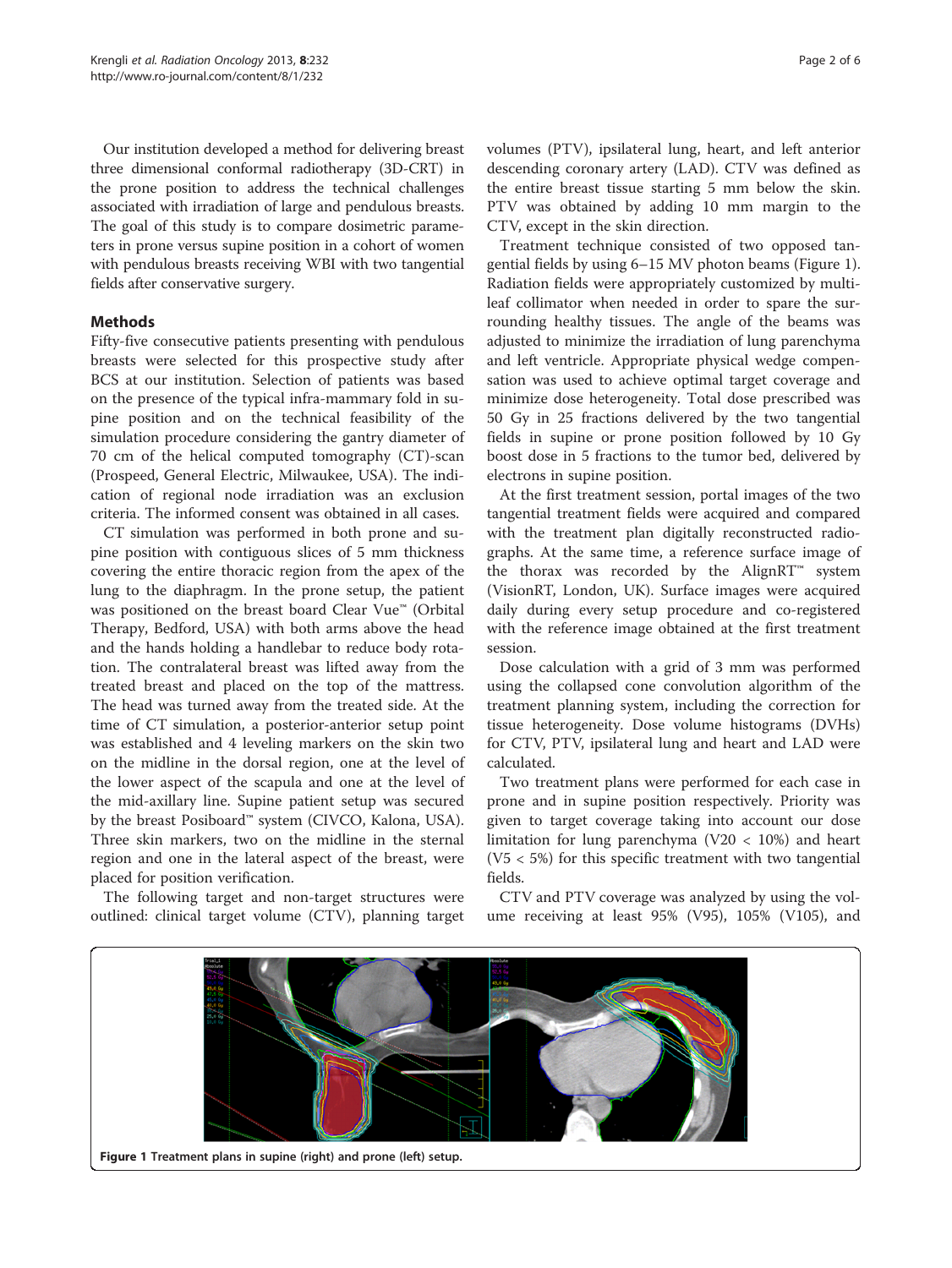107% (V107) of the prescribed dose. Lung, heart and LAD were analyzed by maximum (Dmax) and mean dose (Dmean), V5, V10, and V20. Statistical analysis was performed with Student's t-test considering a p value <0.05 as statistically significant. Acute and late toxicity were scored using the Radiation Therapy Oncology Group criteria [\[5](#page-5-0)]. Acute toxicity was assessed weekly during treatment and monthly after treatment completion. Late effects were assessed during follow-up visits 6 months after radiotherapy, every 4 months for the first 2 years and every 6 months. The incidence in the two patient groups was analyzed by Fisher's exact test.

## Results

Forty-one of the 55 (74.5%) selected patients with pendulous breasts were effectively enrolled in our prospective study. All patients presented with infra-mammary fold with potential bolus effect on the skin when laying in supine position. Fourteen patients (25.4%) with larger breasts were excluded because of the insufficient gantry diameter of CT-scan (12 patients, 21.8%) or of the low compliance to prone setup position (2 patients, 3.6%). The main patients characteristics are summarized in Table 1.

The results of the dosimetry comparison of the two setup positions for the whole series and for left sided tumors are summarized in Tables [2](#page-3-0) and [3.](#page-3-0)

Target coverage, assessed by V95, V105 and V107 of CTV and PTV, is reported in Table [2.](#page-3-0)

The ipsilateral lung received less dose in prone than in supine position in all cases. The, V20, V10, and V5 as well as Dmean and Dmax resulted significantly lower in prone position (Table [2](#page-3-0) and Figure [2](#page-4-0)).

A trend was evident in heart Dmax between the two setup positions in the 17 left sided breast cancers (Table [3](#page-3-0)). In 4/17 cases (23.5%), dose to the heart was higher in prone than in supine position. Dmax and Dmean to LAD in prone position resulted nonsignificantly lower in left sided breast cancers.

Considering target coverage and dose constraints to the healthy structures, 29 of the 41 patients (70.7%) included in the study were actually treated in prone setup because the treatment plan allowed a better sparing of lung and heart. Twelve patients (29.3%) were treated in supine position: 6 because of the inadequate target coverage in prone position in cases with extremely lateralized lesions, 2 because of the better dose homogeneity (smaller hot spots V105 and V107), 3 because of the lower dose to the heart in cases with medial lesions, and one because of the unfavorable geometry of treatment in prone position leading to a gantry versus breast board collision.

All the 29 patients treated with prone setup had an advantage in terms of dose to the lung  $(p<10^{-6}$  for all

| Table 1 Main patients characteristics |  |
|---------------------------------------|--|
|---------------------------------------|--|

| <b>Characteristics</b>   | <b>Parameters</b>                                  | <b>Values</b> |
|--------------------------|----------------------------------------------------|---------------|
| Age                      | Mean                                               |               |
|                          | Median                                             | 55            |
|                          | Range                                              | 30-74         |
| Karnofsky Performance    | Median                                             | 90            |
| <b>Status</b>            | Range                                              | $80 - 100$    |
| Body Mass Index          | Mean                                               | 24.3          |
|                          | Median                                             | 24            |
|                          | Range                                              | $20 - 32$     |
| <b>Breast Side</b>       | Right                                              | 24 (58.5%)    |
|                          | l eft                                              | 17 (41.5%)    |
| Pathological Tumor Stage | Tis                                                | 2 (4.9%)      |
|                          | T1                                                 | 29 (70.7%)    |
|                          | T <sub>2</sub>                                     | 10 (24.4%)    |
| Pathological Nodal Stage | N0                                                 | 28 (68.3%)    |
|                          | N1                                                 | 13 (31.7%)    |
| Surgery                  | Conservative surgery + biopsy<br>of sentinel node  | 28 (68.3%)    |
|                          | Conservative surgery + axillary<br>node dissection | 13 (31.7%)    |
| Histology                | Ductal infiltring carcinoma                        | 31 (75.6%)    |
|                          | Lobular infiltring carcinoma                       | 5 (12.2%)     |
|                          | Mixed carcinoma                                    | 3(7.3%)       |
|                          | In-situ ductal carcinoma                           | $2(4.9\%)$    |
| Estrogen/Progesteron     | Positive                                           | 27 (65.9%)    |
| Receptors                | Negative                                           | 14 (34.1%)    |
| Anti-Hormone Therapy     | Yes                                                | 19 (46.3%)    |
|                          | No                                                 | 22 (53.7%)    |
| Adjuvant Chemotherapy    | Yes                                                | 10 (24.4%)    |
|                          | <b>No</b>                                          | 31 (75.6%)    |
| Optimal Position         | Prone                                              | 29 (70.7%)    |
|                          | Supine                                             | 12 (29.3%)    |

parameters) and the 10/17 patients (58.8%) with leftsided cancers had an advantage in all dosimetric parameters of the heart and the Dmean and Dmax of the LAD (Tables [3](#page-3-0) and [4\)](#page-4-0).

As far as the treatment reproducibility, data about the prone setup by using portal imaging checks showed median inter-fraction differences of 2.0 mm, 1.8 mm, and 2.5 mm in latero-lateral, longitudinal, and vertical axes respectively, similar to the data previously published for the supine position [\[6](#page-5-0)].

As far as acute toxicity, 18/41 of patients (43.9%) developed grade 1 and 19 (46.3%) developed grade 2 dermatitis consisting of moderate to brisk erythema, skin desquamation, typically located in the infra-mammary skin fold. Grade 3 acute dermatitis was observed in 4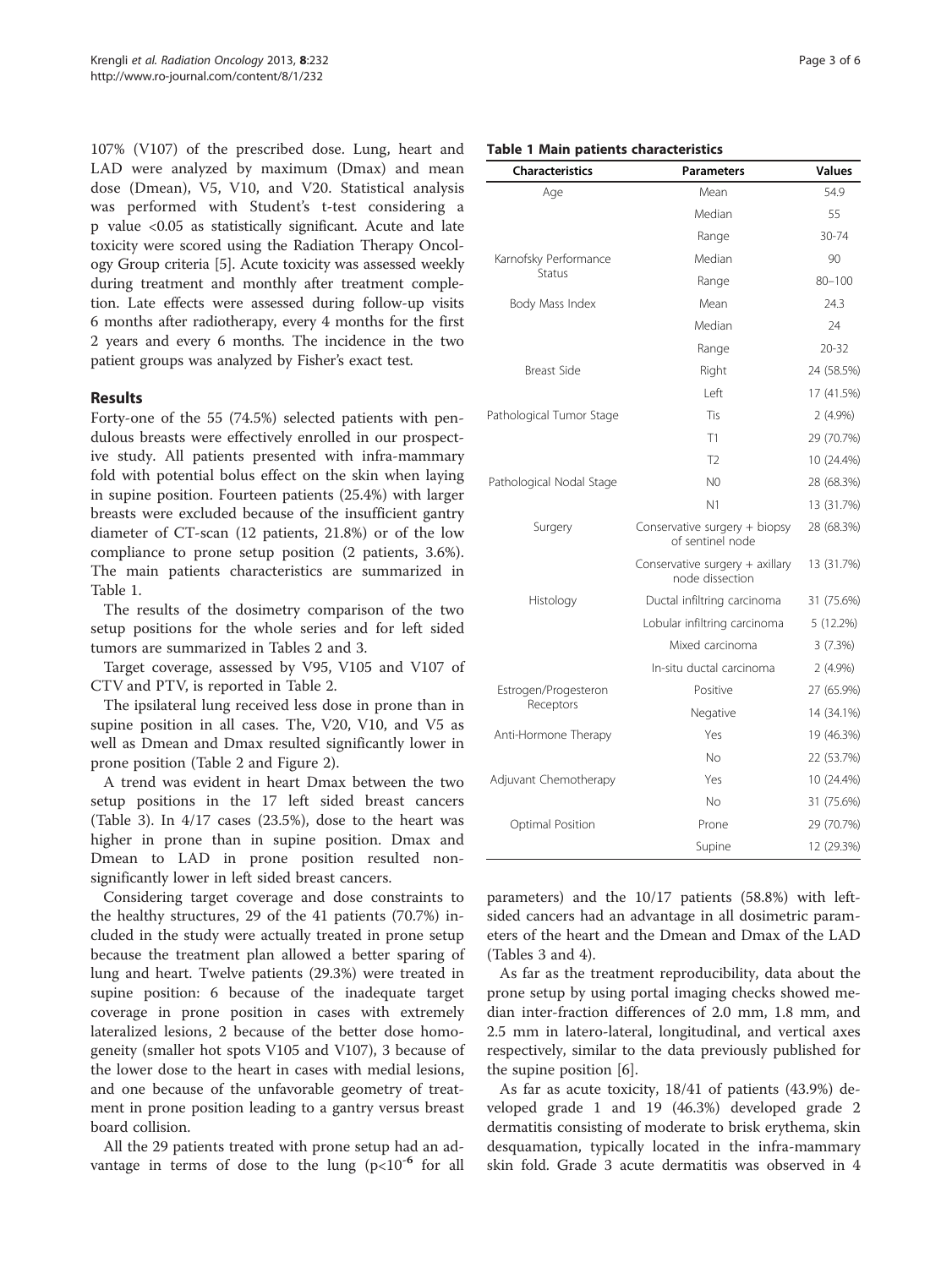<span id="page-3-0"></span>Table 2 Comparison of dosimetric parameters from treatment plans obtained in the two setup positions for the whole patients series (41 patients)

|            | Prone setup        | Supine setup       | p-value     |
|------------|--------------------|--------------------|-------------|
| PTV (cc)   | $534.9 \pm 229.4$  | $515.3 \pm 174.2$  | 0.32        |
| V95 (%)    | $96.5 \pm 3.5$     | $98.0 \pm 1.6$     | 0.04        |
| V105 (%)   | $1.4 \pm 1.1$      | $2.0 \pm 2.5$      | 0.14        |
| V107(%)    | $0.1 \pm 0.2$      | $0.2 \pm 0.5$      | 0.16        |
| Dmin (Gy)  | $35.8 \pm 11.3$    | $35.8 \pm 10.2$    | 0.97        |
| Dmax(Gy)   | $53.7 \pm 0.6$     | $53.7 \pm 0.6$     | 0.80        |
| Dmean (Gy) | $50.1 \pm 0.4$     | $50.1 \pm 0.3$     | 0.42        |
| CTV (cc)   | $468.1 \pm 216.6$  | $432.0 \pm 159.0$  | 0.02        |
| V95 (%)    | $98.4 \pm 2.3$     | $99.3 \pm 1.0$     | 0.02        |
| V105 (%)   | $1.3 \pm 1.1$      | $1.8 \pm 2.4$      | 0.25        |
| V107(%)    | $0.1 \pm 0.2$      | $0.1 \pm 0.4$      | 0.45        |
| Dmin (Gy)  | $42.4 \pm 7.4$     | $44.4 \pm 4.4$     | 0.15        |
| Dmax(Gy)   | $53.6 \pm 0.6$     | $53.5 \pm 0.6$     | 0.42        |
| Dmean (Gy) | $50.2 \pm 0.4$     | $50.2 \pm 0.3$     | 0.92        |
| Lung (cc)  | $1335.0 \pm 331.0$ | $1201.0 \pm 264.0$ | $< 10^{-6}$ |
| V20(%)     | $1.5 \pm 1.8$      | $9.0 \pm 3.4$      | $< 10^{-6}$ |
| V10(%)     | $2.6 \pm 2.4$      | $12.7 \pm 4.3$     | $< 10^{-6}$ |
| V5(%)      | $4.0 \pm 3.2$      | $18.4 \pm 5.3$     | $< 10^{-6}$ |
| Dmean (Gy) | $1.4 \pm 0.9$      | $5.2 \pm 1.5$      | $< 10^{-6}$ |
| Dmax (Gy)  | $39.7 \pm 12.4$    | $49.5 \pm 1.7$     | $< 10^{-5}$ |

PTV, planning target volume; CTV, clinical target volume.

patients (2.6%) with diffuse breast edema, pain and skin desquamation.

After 22.9 months mean follow-up (range: 12.1 - 52.3 months; median 17.5), late toxicity consisting of grade fibrosis 1 was found in 12/41 patients (29.3%). No significant difference was observed between the patients treated in prone and supine position either for acute or late toxicity. Looking at the occurrence of moist desquamation, there was a favorable trend  $(p=0.05)$  for patients treated in prone position.

## **Discussion**

The first study reporting a similar disease local control and toxicity in prone and supine treatment of breast with an evident reduction in lung and heart volumes inside treatment fields was conducted at Memorial Sloan Kettering Cancer Center in 1992 (2). The authors also demonstrated a reduction in dose inhomogeneity by approximately 15% compared with supine tangents in women with pendulous breasts. Subsequently, several studies showed advantages of the prone position include a more homogenous dose distribution with a reduction in the size of the hot spots, resulting in decreased acute reactions, irradiation of less normal tissue, and improved setup reproducibility [[7-11](#page-5-0)]. A recent study showed that,

the prone position was better than the supine position for sparing the lung and for sparing the heart in the majority of left breast cancer patients, especially in case of large breasts [\[12\]](#page-5-0).

In our study, we analyzed women with smaller breasts and lower BMI compared to other US and North Europe series showing that prone position can be advantageous also in this group of patients and not only in case of very large breasts [\[11,13,14\]](#page-5-0).

Some authors observed that in prone position, the better breast shape associated with lower thorax respiratory movements may reduce hot spots inside PTV with consequently better cosmetic result [\[2](#page-5-0)]. Six patients with extremely lateralized lesions had an inadequate coverage of PTV and CTV with prone setup, documented by V95, and consequently were treated in supine position. In this regard, other authors published data indicating a worst PTV coverage in extremely medially or laterally located lesions [\[15](#page-5-0)].

About lung reduction dose in prone setup, our data are consistent with those of other literature series [[2-4,13](#page-5-0)]. In prone position in fact, lung parenchyma inside treatment fields is significantly lower, because of breast dislocation and substantially no influence of respiratory movements [\[8](#page-5-0)]. As a matter of fact, various authors demonstrated that the prone setup drastically reduces intra-fractional respiratory motion of the chest wall with good reproducibility, reporting a mean interfraction setup variability of less than 0.1 cm [\[8,10\]](#page-5-0). In our series, all patients showed a significant reduction in lung dose documented by V20, V10, V5, Dmean and Dmax. These data suggest that in case of lung as well as of heart diseases, prone setup could be considered regardless to the presence of pendulous breasts.

Literature data are not univocal about reduction in heart dose in prone setup. Some studies demonstrated a reduction in heart mean and maximum doses [\[2,4](#page-5-0)], others showed a higher mean dose to cardiac cavities

| Table 3 Comparison of heart and left anterior descending |
|----------------------------------------------------------|
| coronary artery (LAD) dosimetric parameters in the two   |
| setup positions for the 17/41 patients with left breast  |
| cancer                                                   |

|                   | Prone setup    | Supine setup   | p-value |
|-------------------|----------------|----------------|---------|
| Heart (cc)        | $438.3 + 79.5$ | $465.3 + 90.3$ | 0.09    |
| V20(%)            | $1.5 + 2.2$    | $1.5 + 1.5$    | 0.90    |
| V10(%)            | $2.3 + 2.8$    | $2.6 + 2.4$    | 0.64    |
| V5(%)             | $4.0 + 4.1$    | $4.6 + 3.9$    | 0.59    |
| Dmean (Gy)        | $1.9 + 1.3$    | $2.0 + 1.0$    | 0.95    |
| Dmax(Gv)          | $36.8 + 12.5$  | $41.9 + 9.8$   | 0.06    |
| Dmean LAD (Gy)    | $11.8 + 9.8$   | $12.0 + 9.1$   | 0.95    |
| $Dmax$ LAD $(Gy)$ | $77.8 + 16.0$  | $33.0 + 13.2$  | 0.14    |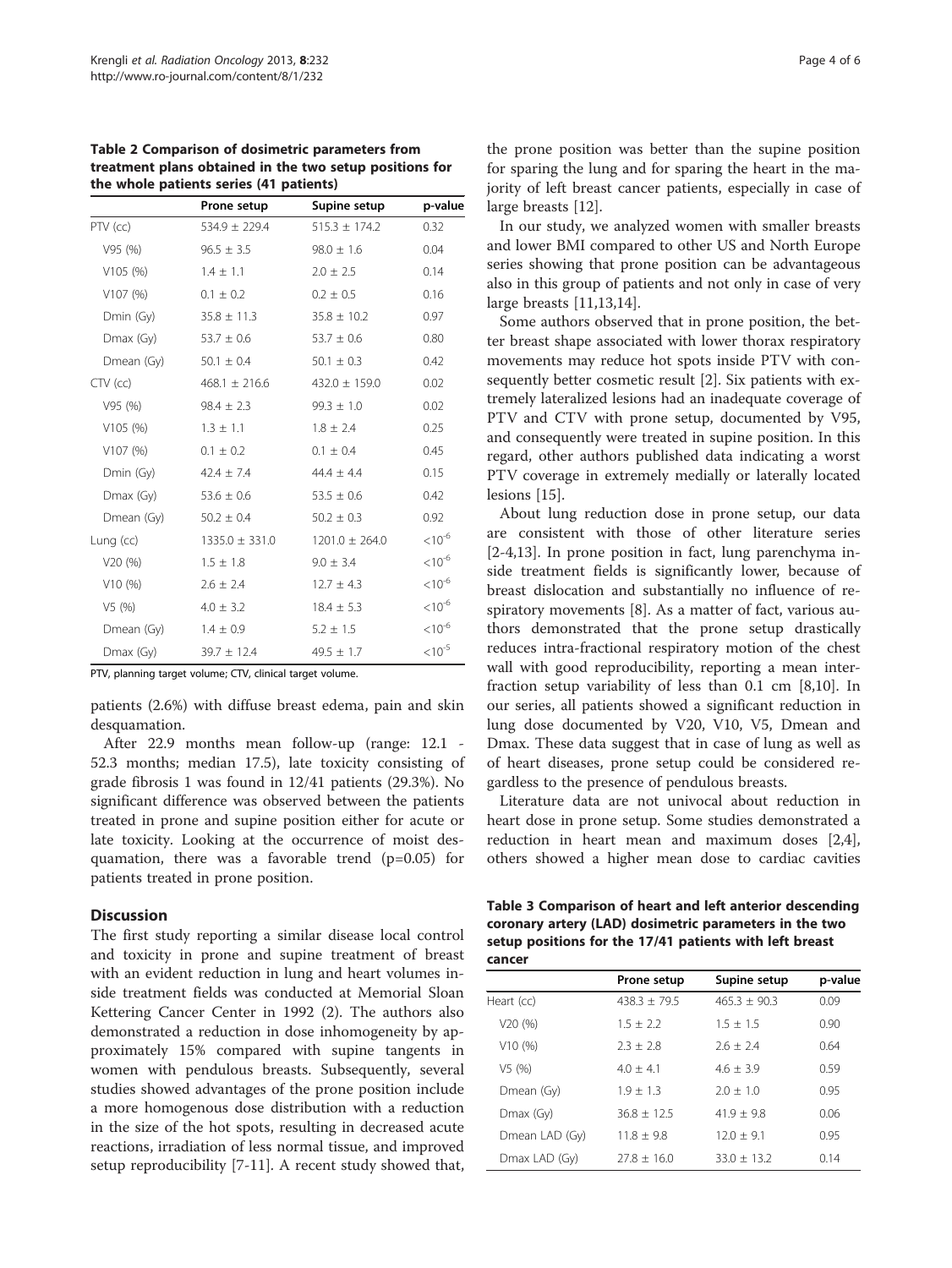

<span id="page-4-0"></span>

[[13\]](#page-5-0) and some others did not find differences between prone and supine position [[3,13,16\]](#page-5-0). These discordant data can be explained if it is considered that in prone position there is an anterior heart dislocation with a consequently differences in setup device and technical modalities of treatment as well as differences in cardiac cavities contouring and patients characteristics can influence the distribution of radiation dose [[17](#page-5-0)].

From our analysis it emerged a non-statistically significant reduction in heart V5, V10, V20 and Dmax in prone set-up, but a trend for Dmean. On the contrary, in 23.5% of the patients with left sided cancer, the heart received a higher dose in supine setup. Other studies reported that in about 15% of left sided breast the prone setup did not present favorable dosimetry for heart parameters [\[18,19](#page-5-0)].

Because of its anatomical position, LAD is frequently inside treatment fields receiving a not negligible dose. Nowadays, there is not a reliable dose constraint for LAD, but there are literature studies that correlated dose to LAD with cardiac damage and risk of coronary disease [\[20](#page-5-0)]. Controversial opinions about the potential advantage of prone position for reducing the dose to the LAD were recently reported [\[18](#page-5-0)]. From our data, it emerged a non-significant reduction in mean and maximum dose in prone setup. Interestingly, Dmax to the LAD in patients with right sided breast cancer was relatively low as expected, but significantly lower in prone than in supine position.

Reproducibility of the prone versus supine setup position was quite similar in our experience. However, a specific training of the personnel involved is needed because longer time and more accurate checks are

required in the first phase when the procedure is implemented. In our experience, the AlignRT system was of help in checking the right position of the patients either in supine or in prone setup. About patients compliance, some studies reported difficulty in prone positioning especially in elder women [\[7,9](#page-5-0)] but most authors observed that precision and reproducibility of prone setup was comparable to supine data [\[8,10,21](#page-5-0)]. In our study, only 3.6% of the patients was excluded because of low compliance to the prone setup.

Women with large and pendulous breasts can be technically challenging to treat with breast irradiation, resulting in high rates of severe acute dermatitis and late fibrosis that may cause unacceptable cosmetic outcome [[22,23\]](#page-5-0). In the present study, we reported an acceptable rate of acute and late toxicity, similar to that reported in other literature studies [[7,17\]](#page-5-0).

Table 4 Comparison of heart and left anterior descending coronary artery (LAD) coronary artery dosimetric parameters in the 10 patients with left breast cancer treated with in prone setup

|                | Prone setup      | Supine setup    | p-value |
|----------------|------------------|-----------------|---------|
| Heart (cc)     | $434.0 \pm 92.6$ | $469.3 + 116.2$ | 0.19    |
| V20(%)         | $0.6 + 1.1$      | $1.9 + 1.6$     | 0026    |
| V10(%)         | $1.2 \pm 1.8$    | $3.1 + 2.2$     | 0.017   |
| V5(%)          | $7.4 + 7.8$      | $5.5 + 4.3$     | 0.005   |
| Dmean (Gy)     | $1.6 + 0.7$      | $2.3 + 1.0$     | 0.9008  |
| Dmax(Gv)       | $31.2 + 14.0$    | $41.9 + 11.2$   | 0.005   |
| Dmean LAD (Gy) | $9.4 + 8.4$      | $12.5 \pm 9.5$  | 0.03    |
| Dmax LAD (Gy)  | $23.7 \pm 15.2$  | $34.5 + 12.8$   | 0.006   |